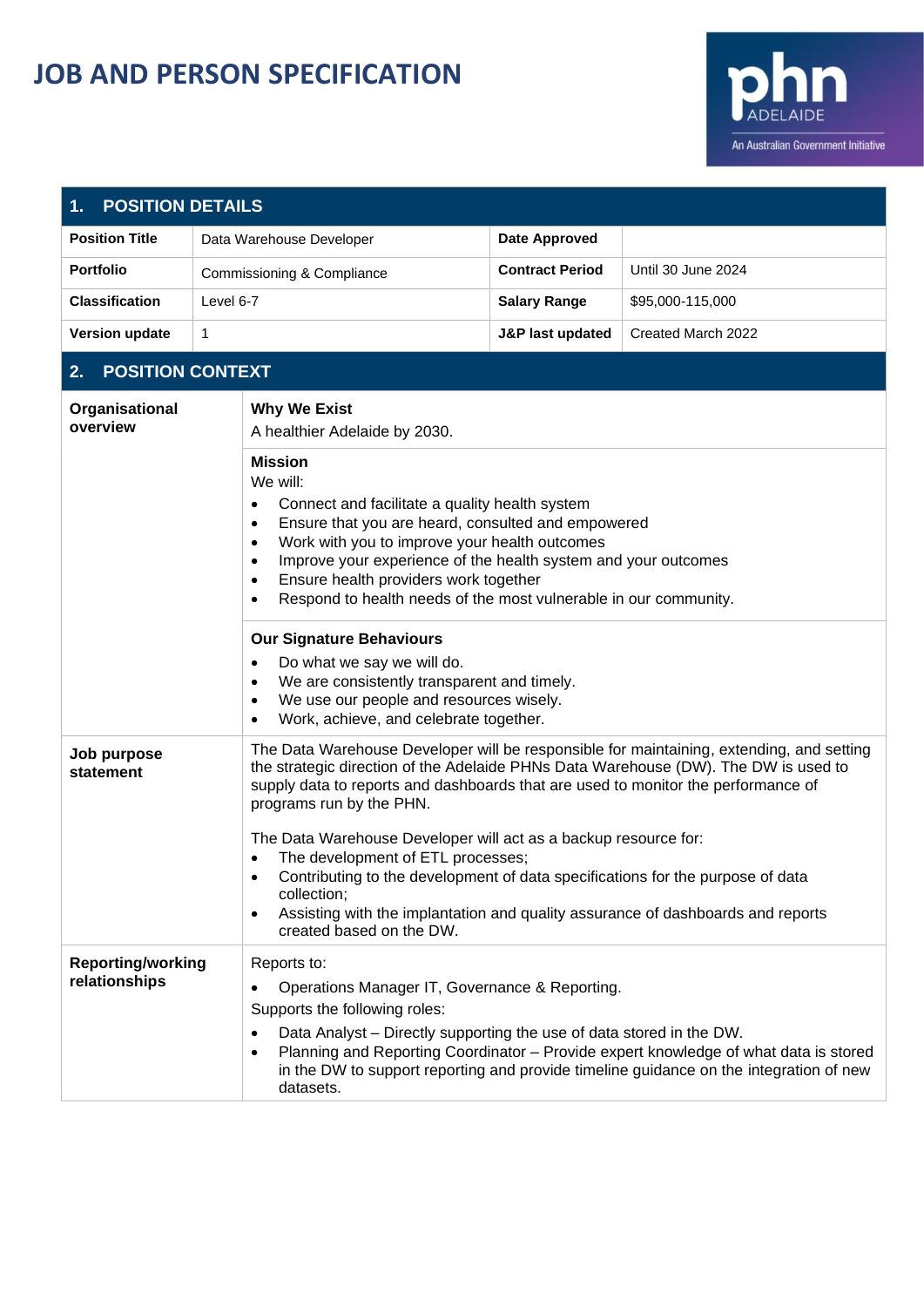| <b>Special conditions</b>   | Some out of hours' work may be required.<br>٠<br>Intrastate and interstate travel may be necessary.<br>$\bullet$<br>Appointment is made subject to ongoing satisfactory screening and criminal history<br>$\bullet$<br>checks.<br>Must hold and maintain a current Driver's Licence & insurance.<br>$\bullet$<br>Must be able to use own vehicle (reimbursement of kms costs made in accordance<br>$\bullet$<br>with the ATO).<br>Adelaide PHN is a smoke free workplace.<br>٠<br>Participate in Performance Review & Development process every 6 months.<br>$\bullet$                                                                                                                                                                                                                                                                                                                                                                                                                                                                                                                                                                                                   |
|-----------------------------|--------------------------------------------------------------------------------------------------------------------------------------------------------------------------------------------------------------------------------------------------------------------------------------------------------------------------------------------------------------------------------------------------------------------------------------------------------------------------------------------------------------------------------------------------------------------------------------------------------------------------------------------------------------------------------------------------------------------------------------------------------------------------------------------------------------------------------------------------------------------------------------------------------------------------------------------------------------------------------------------------------------------------------------------------------------------------------------------------------------------------------------------------------------------------|
| 3.                          | <b>ESSENTIAL MINIMUM CAPABILITIES</b>                                                                                                                                                                                                                                                                                                                                                                                                                                                                                                                                                                                                                                                                                                                                                                                                                                                                                                                                                                                                                                                                                                                                    |
| <b>Skills and abilities</b> | Database/Data warehouse modelling including:<br>$\bullet$<br>o Being able to apply a data warehouse methodology<br>○ Consistently follow standards and ability to contribute to the development of<br>standards<br>o Knowing when and at what level to normalise a database<br>o Documentation of modelling.<br>Mature development practices including:<br>$\bullet$<br>o Understanding of source control<br>$\circ$ Merge requests / peer reviews<br>o CI/CD and maintaining multiple environments<br>o Writing tests and developing migration processes.<br>Database admin skills, such as permissions management, backup configuration,<br>$\bullet$<br>performance tuning.<br>Excellent interpersonal, oral, and written communication skills, with a high level of<br>$\bullet$<br>attention to detail.<br>Intellectually curious - demonstrates a commitment to ongoing learning and<br>$\bullet$<br>development with a growth mindset that is applied practically in terms of continuous<br>improvement and innovation.<br>Ability to understand the full nuances of data.<br>٠<br>Able to apply forward thinking / big picture thinking to database design.<br>٠ |
| <b>Attributes</b>           | Behavioural flexibility.<br>$\bullet$<br>Act with integrity.<br>$\bullet$<br>Value diversity.<br>$\bullet$<br>A passion and commitment to improving primary health outcomes within our<br>community.<br>A sense of humour.<br>٠                                                                                                                                                                                                                                                                                                                                                                                                                                                                                                                                                                                                                                                                                                                                                                                                                                                                                                                                          |
| <b>Experience</b>           | 2+ Years experience in designing, implementing and supporting data warehousing.<br>$\bullet$<br>Microsoft platform knowledge and experience working with SQL Server and SSIS.<br>$\bullet$<br>Experience developing complex ETLs based on SSIS and store procedures.<br>$\bullet$<br>Demonstrated experience working with:<br>٠<br>SQL 2014/2016<br>ETLs, DWH and Cubes.<br>Demonstrated ability working with large complex sets of data.<br>٠<br>Previous experience in a similar role and/or a similar not for profit or research<br>$\bullet$<br>environment.<br>Experience in identifying and classifying sensitive data.<br>$\bullet$<br>Demonstrable experience in data, statistical analytics, reporting and dashboards.<br>$\bullet$                                                                                                                                                                                                                                                                                                                                                                                                                             |
| Knowledge                   | Demonstrated knowledge of data warehousing principles.<br>٠<br>Knowledge of one or more data warehousing methodologies.<br>$\bullet$<br>Knowledge tools for documenting the data warehouse.<br>$\bullet$                                                                                                                                                                                                                                                                                                                                                                                                                                                                                                                                                                                                                                                                                                                                                                                                                                                                                                                                                                 |
| Qualifications              | Appropriate tertiary qualifications or relevant experience.<br>$\bullet$                                                                                                                                                                                                                                                                                                                                                                                                                                                                                                                                                                                                                                                                                                                                                                                                                                                                                                                                                                                                                                                                                                 |